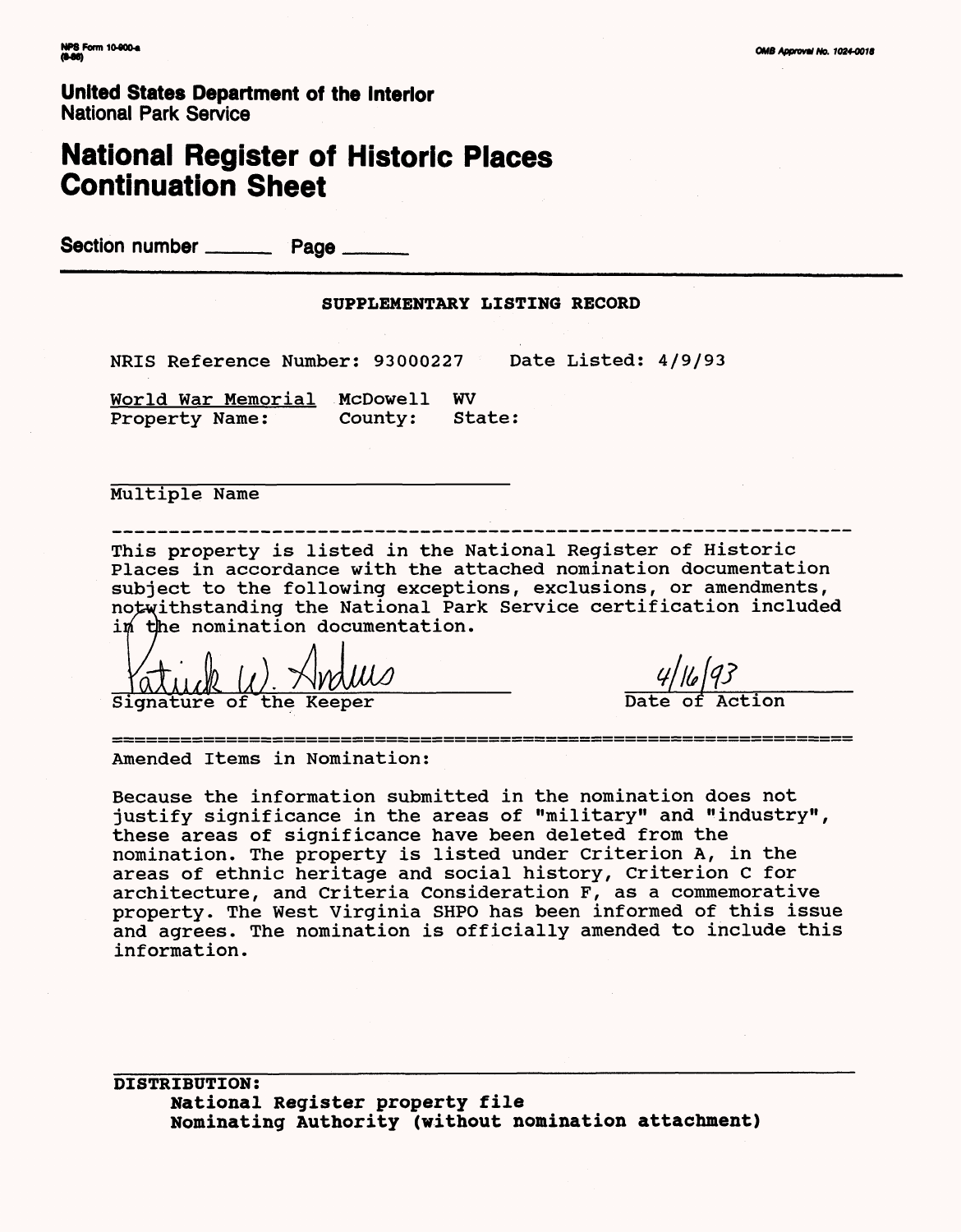| NPS Form 10-900<br>(Oct. 1990)                                                                                                                                                                                                                                                                                                                                                                                                                                                                                                                                                                                                               | OMB No. 10024-0018                                                |
|----------------------------------------------------------------------------------------------------------------------------------------------------------------------------------------------------------------------------------------------------------------------------------------------------------------------------------------------------------------------------------------------------------------------------------------------------------------------------------------------------------------------------------------------------------------------------------------------------------------------------------------------|-------------------------------------------------------------------|
| United States Department of the Interior National Park Service<br>NATIONAL REGISTER OF HISTORIC PLACES REGISTRATION FORM                                                                                                                                                                                                                                                                                                                                                                                                                                                                                                                     |                                                                   |
| 1. Name of Property                                                                                                                                                                                                                                                                                                                                                                                                                                                                                                                                                                                                                          |                                                                   |
|                                                                                                                                                                                                                                                                                                                                                                                                                                                                                                                                                                                                                                              |                                                                   |
| historic name: World War Memorial<br>other name/site number: Kimball War Memorial Building                                                                                                                                                                                                                                                                                                                                                                                                                                                                                                                                                   | <b>FEB 2 3 1993</b>                                               |
|                                                                                                                                                                                                                                                                                                                                                                                                                                                                                                                                                                                                                                              | NATIONAL<br><b>REGISTER</b>                                       |
| 2. Location<br>============================                                                                                                                                                                                                                                                                                                                                                                                                                                                                                                                                                                                                  |                                                                   |
| street & number: U.S. Highway 52<br>city/town: Kimball<br>state: West Virginia code: WV county: McDowell                                                                                                                                                                                                                                                                                                                                                                                                                                                                                                                                     | not for publication: n/a<br>vicinity: n/a<br>code: 047 ZIP: 24853 |
| 3. State/Federal Agency Certification                                                                                                                                                                                                                                                                                                                                                                                                                                                                                                                                                                                                        |                                                                   |
| As the designated authority under the National Historic Preservation Act<br>of 1986, as amended, I hereby certify that this $\times$ nomination<br>request for determination of eligibility meets the documentation<br>standards for registering properties in the National Register of Historic<br>Places and meets the procedural and professional requirements set forth<br>in 36 CFR Part 60. In my opinion, the property $\times$ meets __ does not<br>meet the National Register Criteria. I recommend that this property be<br>considered significant __ nationally x statewide __ locally.<br>$\int$ ee continuat $\angle$ dn sheet. |                                                                   |
| N AA                                                                                                                                                                                                                                                                                                                                                                                                                                                                                                                                                                                                                                         |                                                                   |
| Signature of Certifying Official                                                                                                                                                                                                                                                                                                                                                                                                                                                                                                                                                                                                             |                                                                   |
| State or Federal agency and bureau                                                                                                                                                                                                                                                                                                                                                                                                                                                                                                                                                                                                           | Date                                                              |
| In my opinion, the property ____ meets ____ does not meet the National<br>Register criteria. ( __ See continuation sheet for additional comments.)                                                                                                                                                                                                                                                                                                                                                                                                                                                                                           |                                                                   |
| Signature of Certifying Official                                                                                                                                                                                                                                                                                                                                                                                                                                                                                                                                                                                                             | Date                                                              |
| State or Federal agency and bureau                                                                                                                                                                                                                                                                                                                                                                                                                                                                                                                                                                                                           |                                                                   |

 $\label{eq:2.1} \frac{1}{\sqrt{2}}\int_{\mathbb{R}^3}\frac{1}{\sqrt{2}}\left(\frac{1}{\sqrt{2}}\right)^2\frac{1}{\sqrt{2}}\left(\frac{1}{\sqrt{2}}\right)^2\frac{1}{\sqrt{2}}\left(\frac{1}{\sqrt{2}}\right)^2.$ 

if\*"' &? "Jjr

 $\label{eq:2.1} \mathcal{L}_{\mathcal{A}}(\mathcal{A}) = \mathcal{L}_{\mathcal{A}}(\mathcal{A}) = \mathcal{L}_{\mathcal{A}}(\mathcal{A}) = \mathcal{L}_{\mathcal{A}}(\mathcal{A})$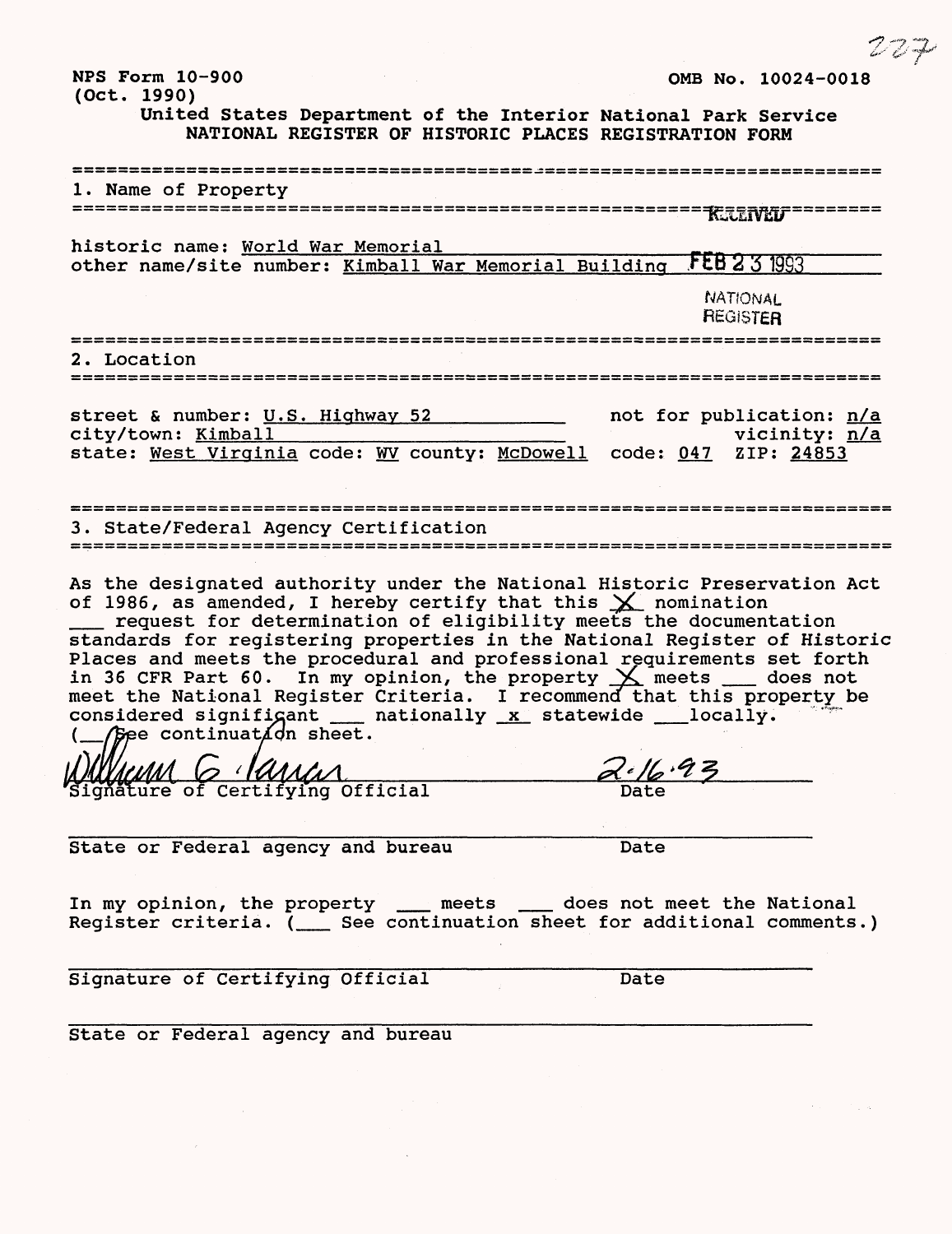World War Memorial **McDowell**, WV

property name **county** and state

|   | 4. National Park Service Certification                                                         |                 |                                                                      |                   |
|---|------------------------------------------------------------------------------------------------|-----------------|----------------------------------------------------------------------|-------------------|
|   |                                                                                                |                 |                                                                      |                   |
|   | I, hereby certify that this property is:                                                       |                 | Signature of Keeper                                                  | Date<br>of Action |
|   | entered in the National Reqister                                                               |                 | COUUVER (1) Stroubles                                                |                   |
|   | See continuation sheet.<br>determined eligible for the                                         |                 |                                                                      |                   |
|   | National Register                                                                              |                 |                                                                      |                   |
|   | See continuation sheet.                                                                        |                 |                                                                      |                   |
|   | determined not eligible for the<br>National Register                                           |                 |                                                                      |                   |
|   | removed from the National Register _                                                           |                 |                                                                      |                   |
|   |                                                                                                |                 |                                                                      |                   |
|   |                                                                                                |                 |                                                                      |                   |
|   |                                                                                                |                 |                                                                      |                   |
|   |                                                                                                |                 |                                                                      |                   |
|   |                                                                                                |                 |                                                                      |                   |
|   |                                                                                                |                 |                                                                      |                   |
|   | Classification                                                                                 |                 |                                                                      |                   |
|   | Ownership of Property:<br>(check as many boxes as apply)                                       |                 | Category of Property:<br>(check only one box)                        |                   |
|   | private                                                                                        |                 | $\_$ building(s)                                                     |                   |
|   | x public-local                                                                                 |                 | district                                                             |                   |
|   | public-state<br>public-federal                                                                 | x site          | structure                                                            |                   |
|   |                                                                                                |                 | _ object                                                             |                   |
|   |                                                                                                |                 |                                                                      |                   |
|   | NUMBER OF RESOURCES WITH PROPERTY<br>(do not include previously listed resources in the count) |                 |                                                                      |                   |
|   | Contributing                                                                                   | Noncontributing |                                                                      |                   |
|   |                                                                                                |                 | buildings<br>sites                                                   |                   |
|   |                                                                                                |                 | structures                                                           |                   |
|   |                                                                                                |                 | objects                                                              |                   |
| 1 |                                                                                                | $\mathbf{0}$    | <b>TOTAL</b>                                                         |                   |
|   | NAME OF RELATED MULTIPLE PROPERTY LISTING n/a                                                  |                 | (enter "N/A" if property is not part of a multiple property listing) |                   |
|   | REGISTER. 0                                                                                    |                 | NUMBER OF CONTRIBUTING RESOURCES PREVIOUSLY LISTED IN THE NATIONAL   |                   |
|   |                                                                                                |                 |                                                                      |                   |

 $\label{eq:2} \begin{array}{c} \mathbf{r}_{\mathrm{a}} \\ \mathbf{r}_{\mathrm{a}} \\ \mathbf{r}_{\mathrm{a}} \end{array}$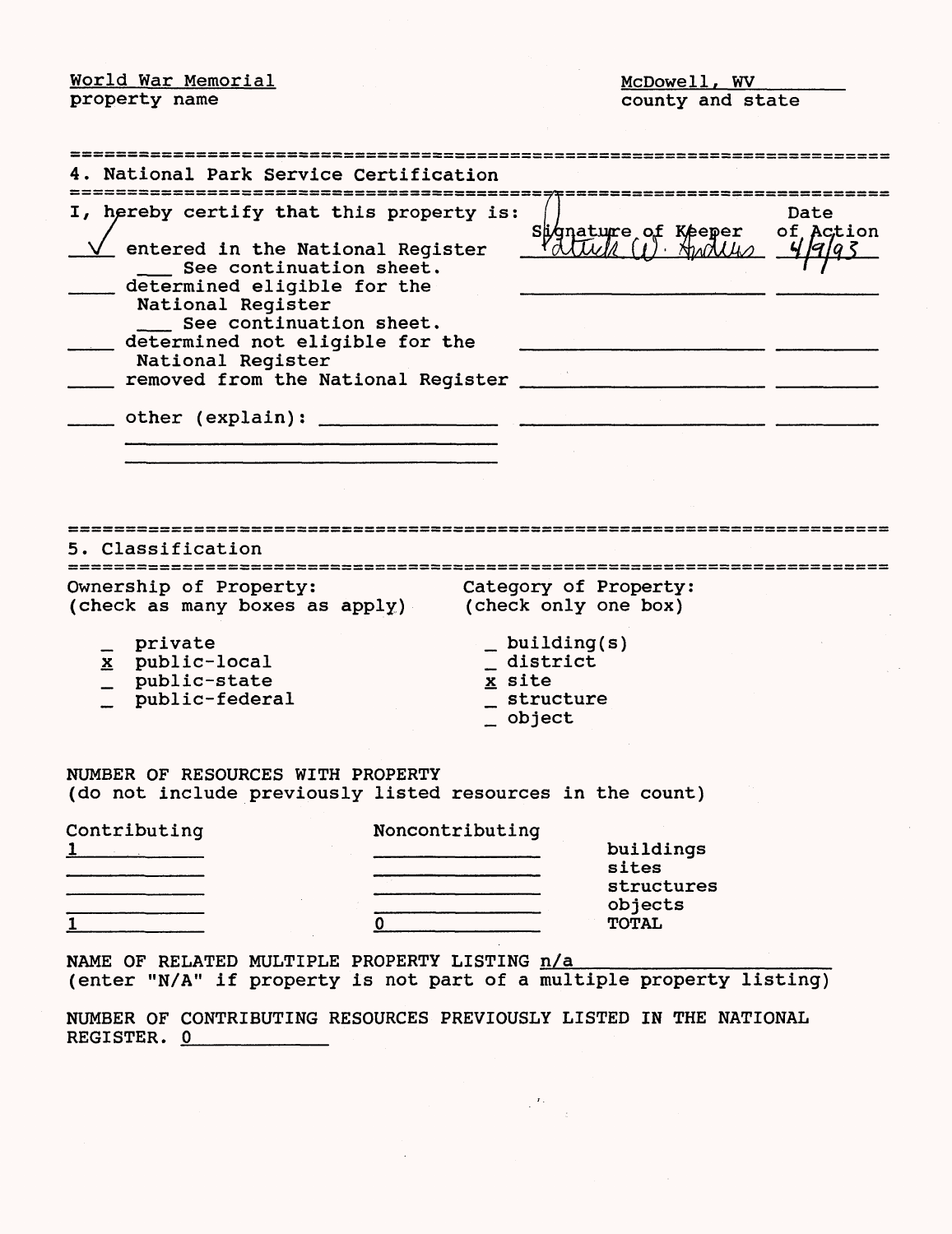World War Memorial **McDowell, W** 

property name  $\qquad \qquad \qquad \qquad \qquad$  county and state

| 6. Function or Use                                                                                                                                  |                                                                                                                                                                                                                                                                                          |
|-----------------------------------------------------------------------------------------------------------------------------------------------------|------------------------------------------------------------------------------------------------------------------------------------------------------------------------------------------------------------------------------------------------------------------------------------------|
| HISTORIC FUNCTIONS                                                                                                                                  | CURRENT FUNCTIONS<br>(enter categories from instructions) (enter categories from instructions)                                                                                                                                                                                           |
| social/meeting hall<br>recreation and culture/auditorium                                                                                            | vacant/not in use                                                                                                                                                                                                                                                                        |
|                                                                                                                                                     |                                                                                                                                                                                                                                                                                          |
| 7. Description                                                                                                                                      |                                                                                                                                                                                                                                                                                          |
| ARCHITECTURAL CLASSIFICATION:                                                                                                                       | <b>MATERIALS</b><br>(enter categories from instructions) (enter categories from instructions)                                                                                                                                                                                            |
| late 19th & early 20th century<br>revivals/classical revival                                                                                        | foundation stone<br>walls brick                                                                                                                                                                                                                                                          |
|                                                                                                                                                     | n/a<br>roof<br>other terra cotta                                                                                                                                                                                                                                                         |
| NARRATIVE DESCRIPTION<br>(Describe the historic and current condition of the property on one or<br>more continuation sheets.)                       |                                                                                                                                                                                                                                                                                          |
| 8. Statement of Significance                                                                                                                        |                                                                                                                                                                                                                                                                                          |
| APPLICABLE NATIONAL REGISTER CRITERIA<br>(Mark "X" in one or more boxes for the criteria qualifying the property<br>for National Register listing.) |                                                                                                                                                                                                                                                                                          |
| x A property is associated with events that have made a significant<br>contribution to the broad patterns of our history                            |                                                                                                                                                                                                                                                                                          |
| past                                                                                                                                                | B property is associated with the lives of persons significant in our                                                                                                                                                                                                                    |
|                                                                                                                                                     | $x$ C property embodies the distinctive characteristics of a type, period,<br>or method of construction or represents the work of a master, or<br>possesses high artistic values, or represents a significant and<br>distinguishable entity whose components lack individual distinction |
| in prehistory or history                                                                                                                            | D property has yielded, or is likely to yield, information important                                                                                                                                                                                                                     |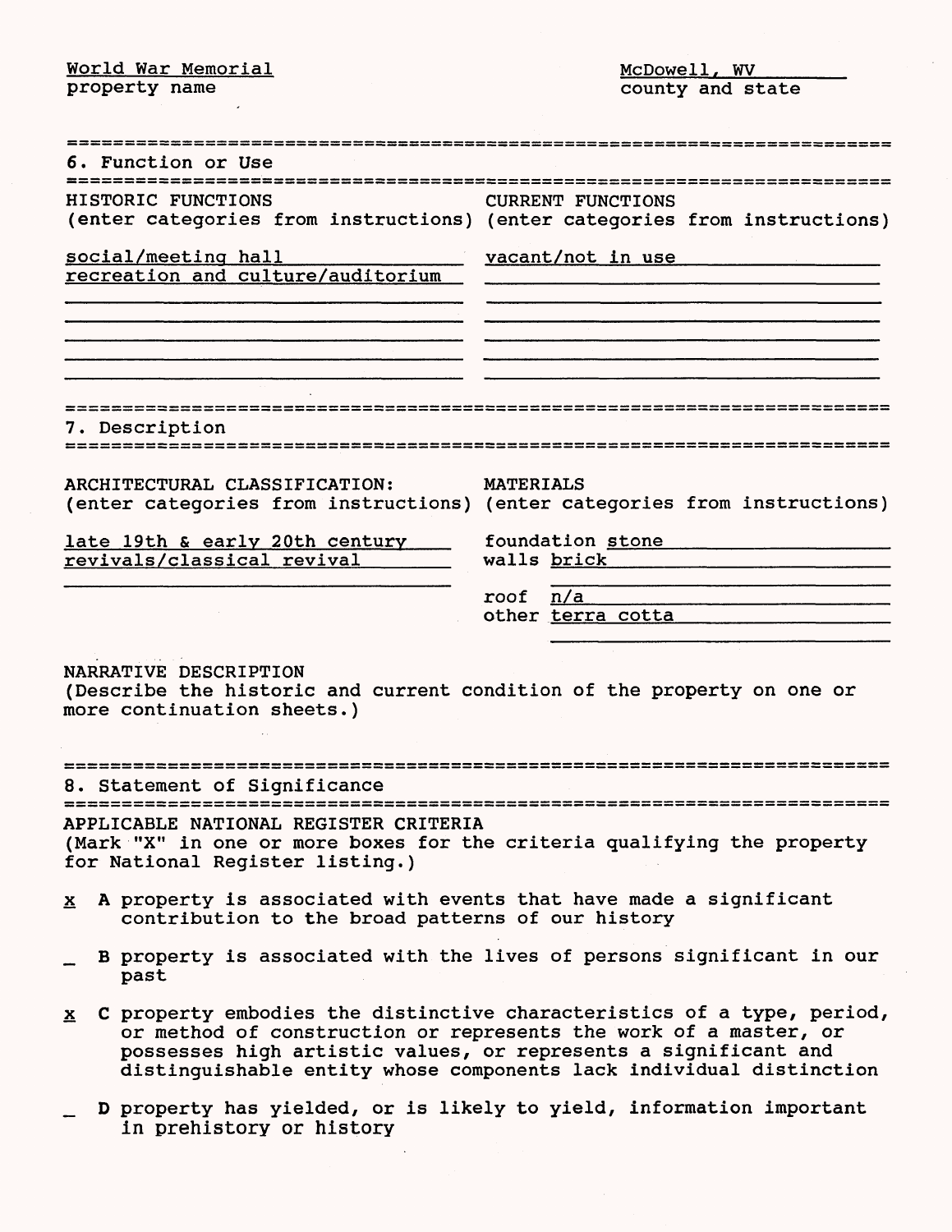World War Memorial McDowell, WV McDowell, WV McDowell, WV McDowell, WV McDowell, WV McDowell, WV McDowell, WV McDowell, WV McDowell, WV McDowell, WV McDowell, WV McDowell, WV McDowell, WV McDowell, WV McDowell, WV McDowell

county and state

CRITERIA CONSIDERATIONS (mark "X" in all the boxes that apply)

property is:

- A owned by a religious institution or used for religious purposes
- B removed from its original location
- \_\_ C a birthplace or grave
- \_ D a cemetery
- \_ E a reconstructed building, object, or structure
- x Fa commemorative property
- G less than 50 years of age or achieved significance within the past 50 years

AREAS OF SIGNIFICANCE (enter categories from instructions) architecture ethnic heritage/black industry military social history

PERIOD OF SIGNIFICANCE 1928-1943\_\_\_\_\_\_\_\_\_\_

SIGNIFICANT DATES February 11, 1928

SIGNIFICANT PERSON (complete if criterion B is marked above)  $n/a$ 

CULTURAL AFFILIATION  $n/a$ 

ARCHITECT/BUILDER Hicks, Hassell T., architect<br>Boone, Eason, and Woods, contractors

NARRATIVE STATEMENT OF SIGNIFICANCE (Explain the significance of the property on one or more continuation sheets.)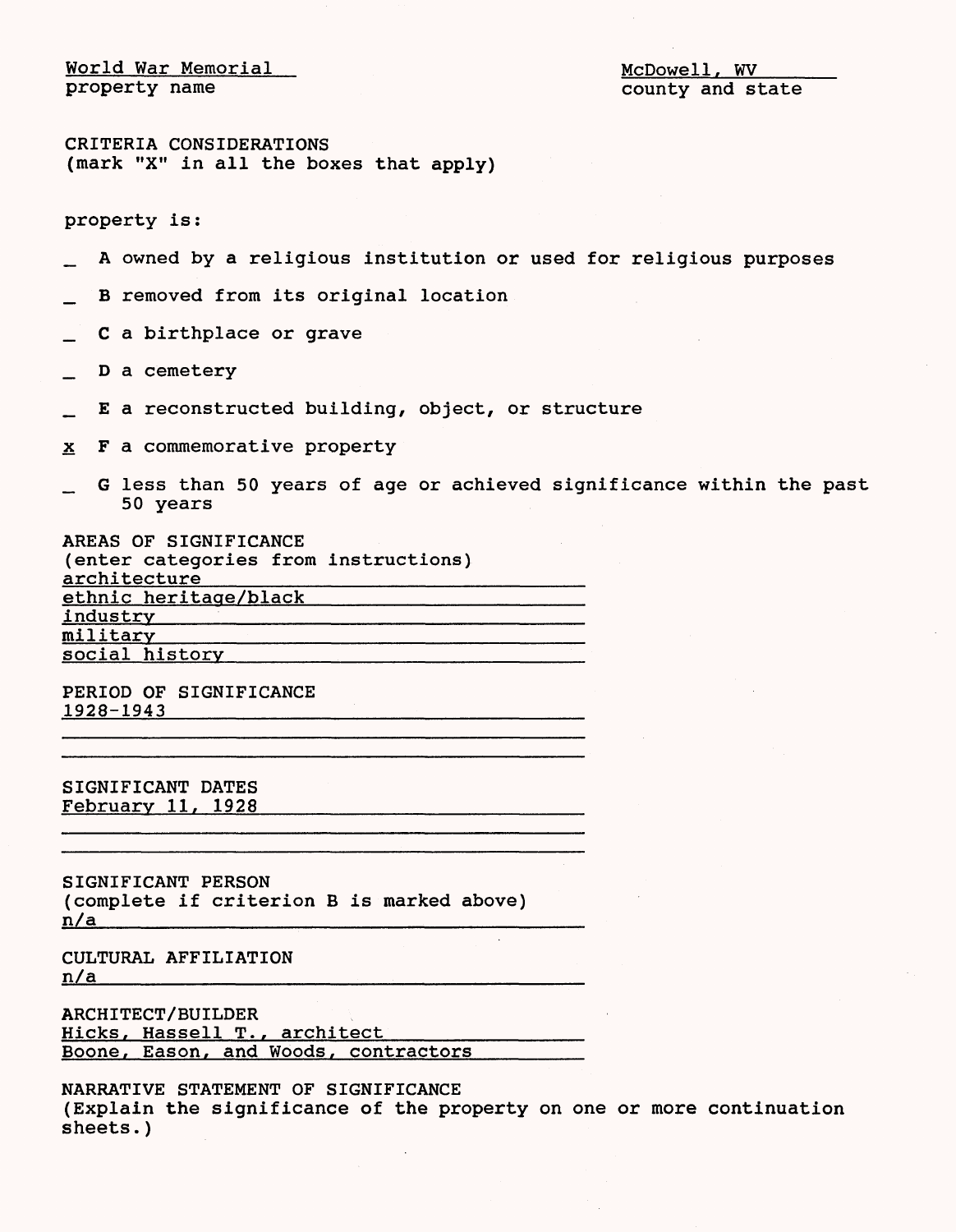World War Memorial **McDowell, W** 

property name **county** and state

| 9. Major Bibliographical References                                                                                                                                                                                                                                                                                                                                          |
|------------------------------------------------------------------------------------------------------------------------------------------------------------------------------------------------------------------------------------------------------------------------------------------------------------------------------------------------------------------------------|
| <b>BIBLIOGRAPHY</b><br>(Cite the books, articles, and other sources used in preparing this form<br>on one or more continuation sheets.)                                                                                                                                                                                                                                      |
| Previous documentation on file (NPS): n/a                                                                                                                                                                                                                                                                                                                                    |
| preliminary determination of individual listing (36 CFR 67) has been<br>requested.<br>_ previously listed in the National Register<br>_ previously determined eligible by the National Register<br>_ designated a National Historic Landmark<br>_ recorded by Historic American Buildings Survey # __________<br>_ recorded by Historic American Engineering Record # ______ |
| Primary Location of Additional Data:                                                                                                                                                                                                                                                                                                                                         |
| x State Historic Preservation Office<br>_ other state agency<br>_ federal agency<br>$\overline{\phantom{a}}$ local government<br>_ university<br>x other - repository name: Eastern Regional Coal Archives, Bluefield, WV<br><b>Kuth Light</b>                                                                                                                               |
| 10. Geographical Data                                                                                                                                                                                                                                                                                                                                                        |
| Acreage of Property: less than one                                                                                                                                                                                                                                                                                                                                           |
| UTM References: Zone Easting Northing Zone Easting Northing                                                                                                                                                                                                                                                                                                                  |
| 1 17 455180 4141960<br>Zone Easting Northing<br>$\mathbf{2}$<br>Zone Easting Northing<br>$\overline{\mathbf{3}}$<br>D                                                                                                                                                                                                                                                        |
| Zone Easting Northing<br>Zone Easting<br>Northing See                                                                                                                                                                                                                                                                                                                        |
| VERBAL BOUNDARY DESCRIPTION<br>(Describe the boundaries of the property on a continuation sheet.)                                                                                                                                                                                                                                                                            |
| BOUNDARY JUSTIFICATION<br>(Describe the boundaries of the property on a continuation sheet.)                                                                                                                                                                                                                                                                                 |
| 11. Form Prepared By                                                                                                                                                                                                                                                                                                                                                         |
| name/title: Stacy Sone, structural historian                                                                                                                                                                                                                                                                                                                                 |
| date: December 18, 1992<br>organization: WV SHPO                                                                                                                                                                                                                                                                                                                             |
| telephone: 304-558-0220<br>street & number: Cultural Center                                                                                                                                                                                                                                                                                                                  |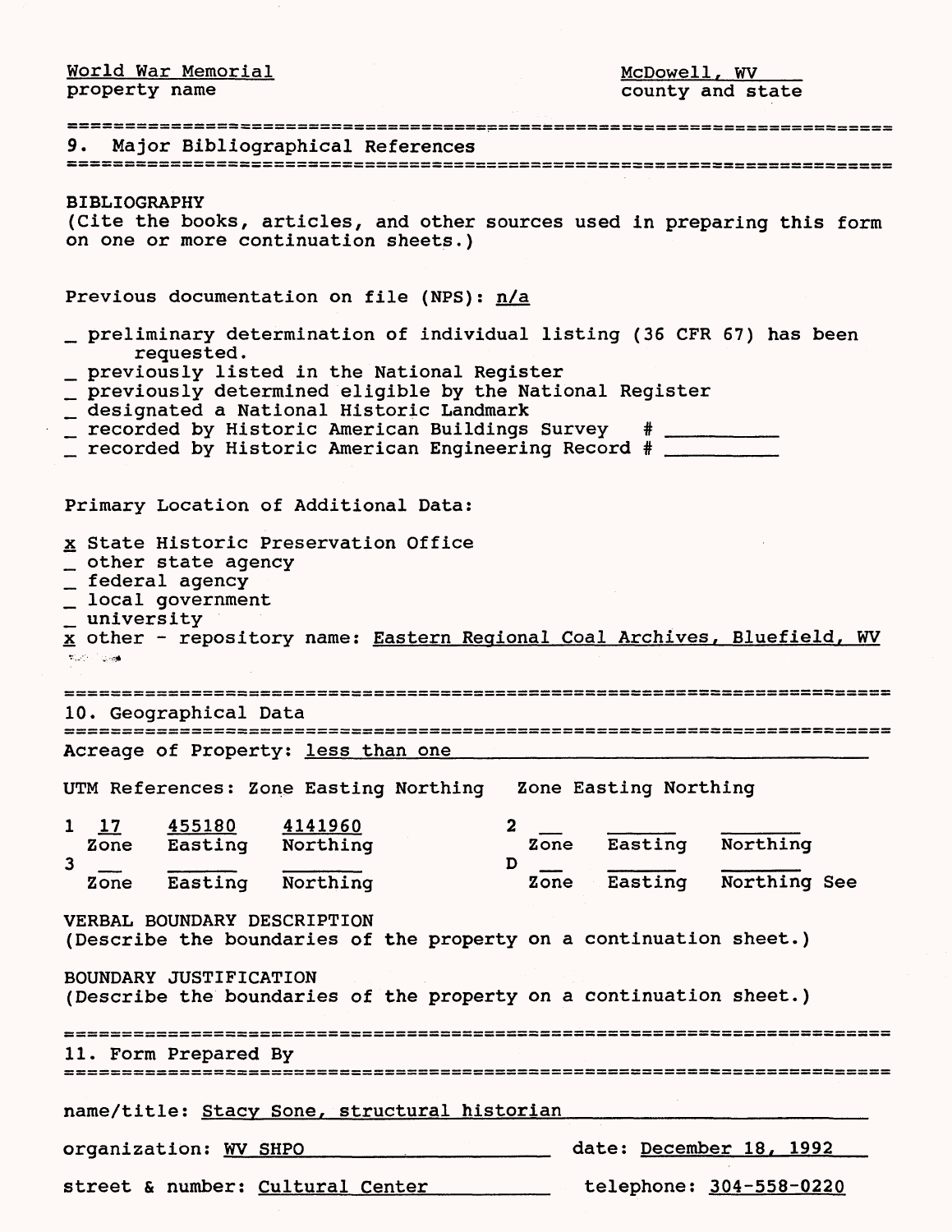$\begin{tabular}{llllll} \hline World War Memorial & \multicolumn{2}{l}{{\footnotesize MCDowell, WV}} \\ \hline property name & \multicolumn{2}{l}{\footnotesize Droperty and st} \end{tabular}$ 

county and state

ADDITIONAL DOCUMENTATION

|  |  |  | ADDITIONAL DOCUMENTATION |  |
|--|--|--|--------------------------|--|
|--|--|--|--------------------------|--|

Submit the following items with the completed form:

 $\sim$   $^{-1}$ 

CONTINUATION SHEETS

MAPS

- USGS map (7.5 or 15 minute series) indicating the property's location
- sketch map for historic districts and properties having large acreage or numerous resources

## PHOTOGRAPHS

- representative black and white photographs of the property

Additional items (check with the SHPO or FPO for any additional items)

PROPERTY OWNER

(Complete this item at the request of SHPO or FPO.)

name: McDowell County Commission

street & number: P.O. Box 967 [100] telephone: 304-436-8348

city or town: <u>Welch state:WV</u> ZIP: 24801

Paperwork Reduction Act Statement: This information is being collected for applications to the National Register of Historic Places to nominate properties for listing or determine eligibility for listing, to list properties, and to amend existing listings. Response to this request is required to obtain a benefit in accordance with the National Historic Preservation Act, as amended (16 U.S.C. 470 et seq.).

Estimated Burden Statement: Public reporting burden for this form is estimated to average 18.1 hours per response including time for reviewing instructions, gathering and maintaining data, and completing and reviewing the form. Direct comments regarding this burden estimate or any aspect of this form to the Chief Administrative Services Division, National Park Service, P.O. Box 37127, Washington, DC 20013-7127; and the Office of Management and Budget, Paperwork Reductions Projects (1024-0018), Washington, DC 20503.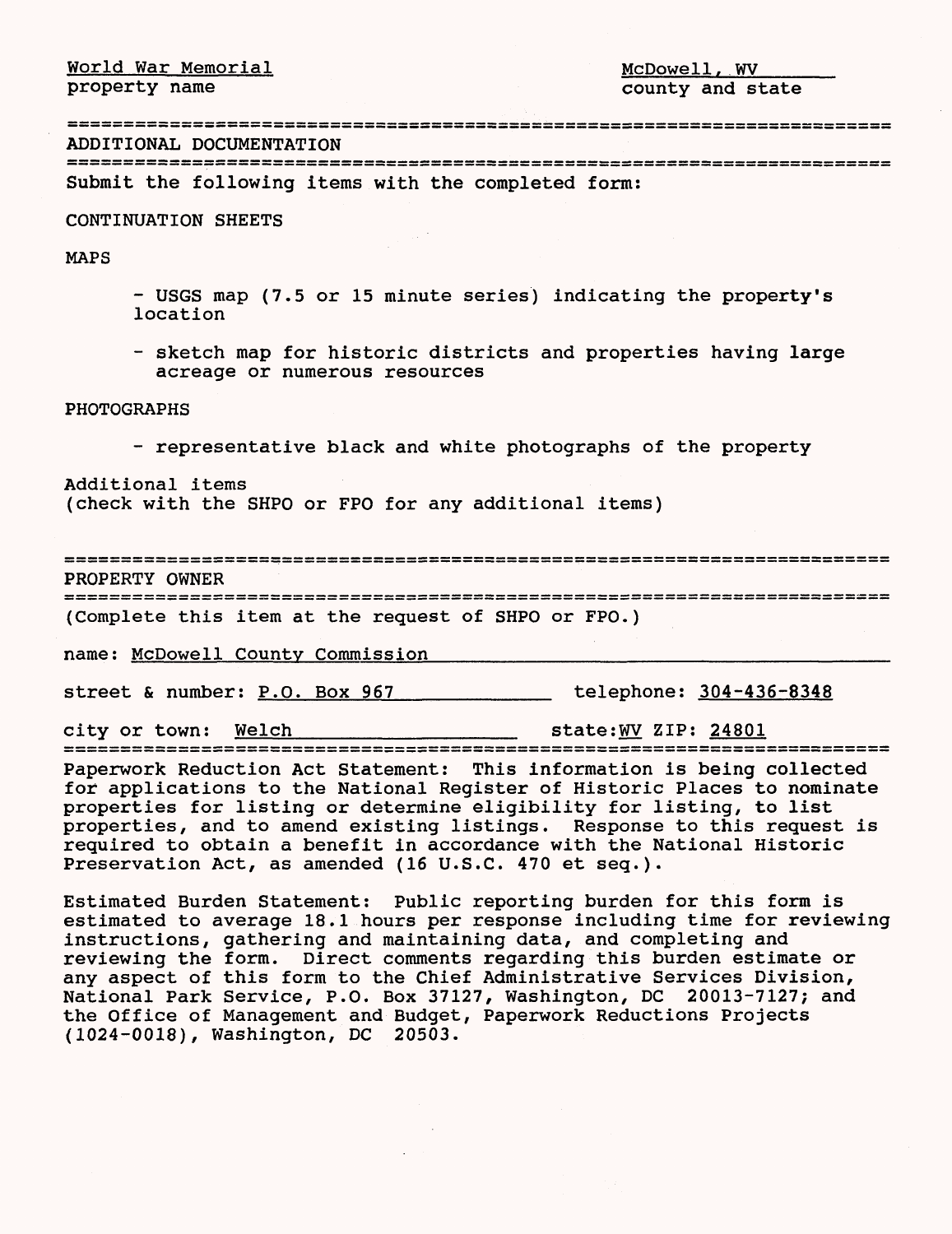United States Department of the Interior National Park Service

NATIONAL REGISTER OF HISTORIC PLACES CONTINUATION SHEET

 $section$   $7$  page  $1$ 

World War Memorial McDowell County, WV

The monumental World War Memorial stands conspicuously on a hill at the eastern end of Kimball, McDowell County. It was designed by an accomplished Welch architect, Hassell T. Hicks, in 1927 and was completed and dedicated in 1928. The memorial stood as a monument to black veterans who served in World War I, but it was also an important cultural and social center for blacks and whites in the isolated coalfields. The site's outstanding characteristics are its size; classical portico; arched, industrial-style windows; and stone foundation. The memorial deteriorated badly during the past several years and suffered a fire in 1991 leaving only a roofless shell. Since it is a ruin of a building, the memorial's property category qualifies as a site but for ease in describing it, the War Memorial will be referred to in the nomination as a building. Although nothing but an exterior shell remains, the memorial still retains the qualities that reflect its unquestionable importance in McDowell County's history.

The War Memorial is located over highway 52, the main route through the county. The two-story, light-brick building stands on a sturdy cut-stone foundation. Its plan is a rectangular box with a small entrance vestibule on the east side. The facade faces south and displays a monumental classical portico centered in the middle. Four terra cotta columns stand on brick bases and support a tall terra cotta entablature. Laurel reliefs decorate the frieze section over each column. A band of dentils extends across the portico just under the cornice. Historic photographs of the building reveal a terra cotta extension over the entablature that held the words "World War Memorial". This section of the entablature has crumbled and no longer displays the building's name. A simple terra cotta parapet at the roofline flanks the centered portico and extends along the other two sides of the building.

Three pairs of door openings stand between the columns and open onto a<br>shallow balcony, each separated by the columns' brick bases. The original shallow balcony, each separated by the columns' brick bases. The original doors were wood-framed, multipaned double doors with metal-framed transoms. On the second level centered over each doorway are tall, metal-framed multipaned windows in arched openings. Flanking the portico are single multipaned windows on each level.

The Memorial Building's main entrance stands on the east side behind an entrance vestibule that has an arched opening. Concrete stairs with wrought iron railings ascend from the street level to the entrance. An arched window identical to the windows on the facade, is located directly above the entrance. The rear of the building holds two second-level doorways that open at ground level to the steep grade behind. The building's west side simply has a narrow chimney and two windows on each level.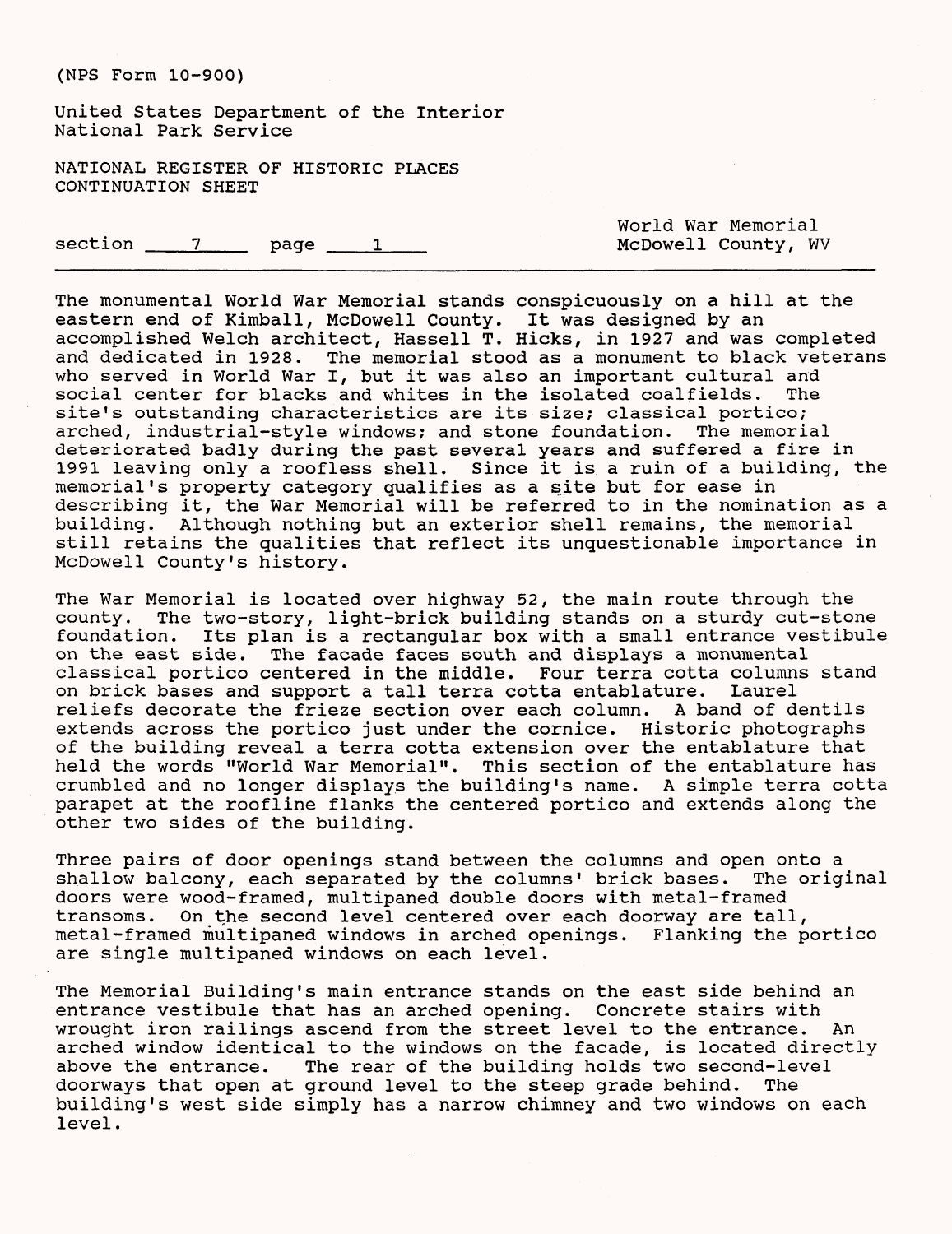United States Department of the Interior National Park Service

NATIONAL REGISTER OF HISTORIC PLACES CONTINUATION SHEET

 $section$   $7$  page  $2$ 

World War Memorial McDowell County, WV

Years of abandonment and a tragic fire have left the War Memorial in a sad state of ruin. Aside from its remarkable historical significance, the most important aspect of the building is the exterior which remains intact except for the absence of windows and the roof. Even in its current condition, the memorial is a well-known and admired landmark that deserves recognition for its exceptional historical and architectural significance.

SANG.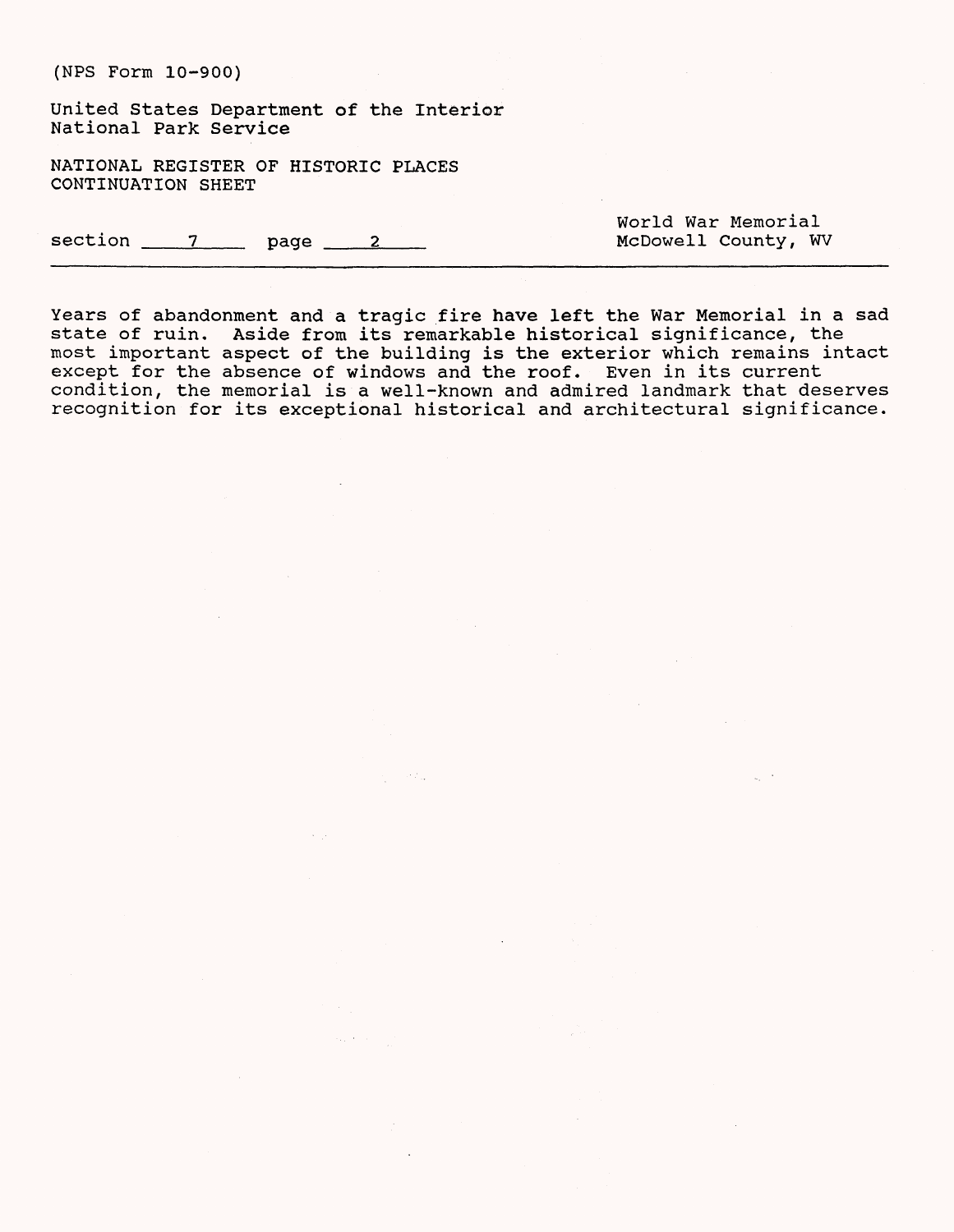United States Department of the Interior National Park Service

NATIONAL REGISTER OF HISTORIC PLACES CONTINUATION SHEET

section 8 page 1

World War Memorial McDowell County, WV

The World War Memorial is eligible for listing on the National Register of Historic Places under criterion A for its outstanding historical importance and under criterion C for its architectural significance. Constructed in 1928, the building is reported to be the first ever that was dedicated to black veterans. Although it was a commemorative property, the memorial also served as an important recreational and cultural center for blacks and whites in the booming southern West Virginia coalfield. The building is architecturally significant as an outstanding example of the classical style in a-rural, industrial environment where few so architecturally-refined buildings were located. Although it remains only a shell, the memorial retains its exterior integrity of design, materials, workmanship, and association.

Before northern businessmen discovered the value of southern West Virginia's coal, the area was sparsely settled and contained only a few scattered farms. Natives used the resource but because of its inaccessibility, the resource remained largely untapped. As the nation became more industrial-minded, however, capitalists from Pennsylvania explored ways to access the coal. Ambitious and farsighted businessmen began to acquire huge tracts of coal land in the great Pocahontas field, organized land holding companies, and constructed railroads into the isolated mountains. After the completion of a rail tunnel through Flat Top Mountain from Mercer County, large scale development of McDowell County forged ahead; Mines quickly sprang up all along the N & W line in the narrow valleys.

Along with the mines came a spectacular increase in population. The number of people living in McDowell County grew phenomenally at the turn of the century. In 1880, there were only 8,515 inhabitants in the county, but by 1910, the population exploded to 30,000. During the coal industry's earliest years, the number of native workers was adequate to satisfy the labor requirements. By the late 1880s, however, the number of new mine operations forced operators to attract thousands of workers from outside West Virginia. At first, mine managers recruited workers from the older coal fields of Pennsylvania, Ohio, and Indiana. As demands for labor became more intense, operators sent agents to Europe and the South to seek workers for the booming industry. They lured potential miners to southern West Virginia with enticing descriptions of comfortable housing and steady work with good wages. Foreign immigrants from Italy, Hungary, Czechoslovakia, Poland, and Russia poured into the remote county.

Black miners made up another large portion of the work force in southern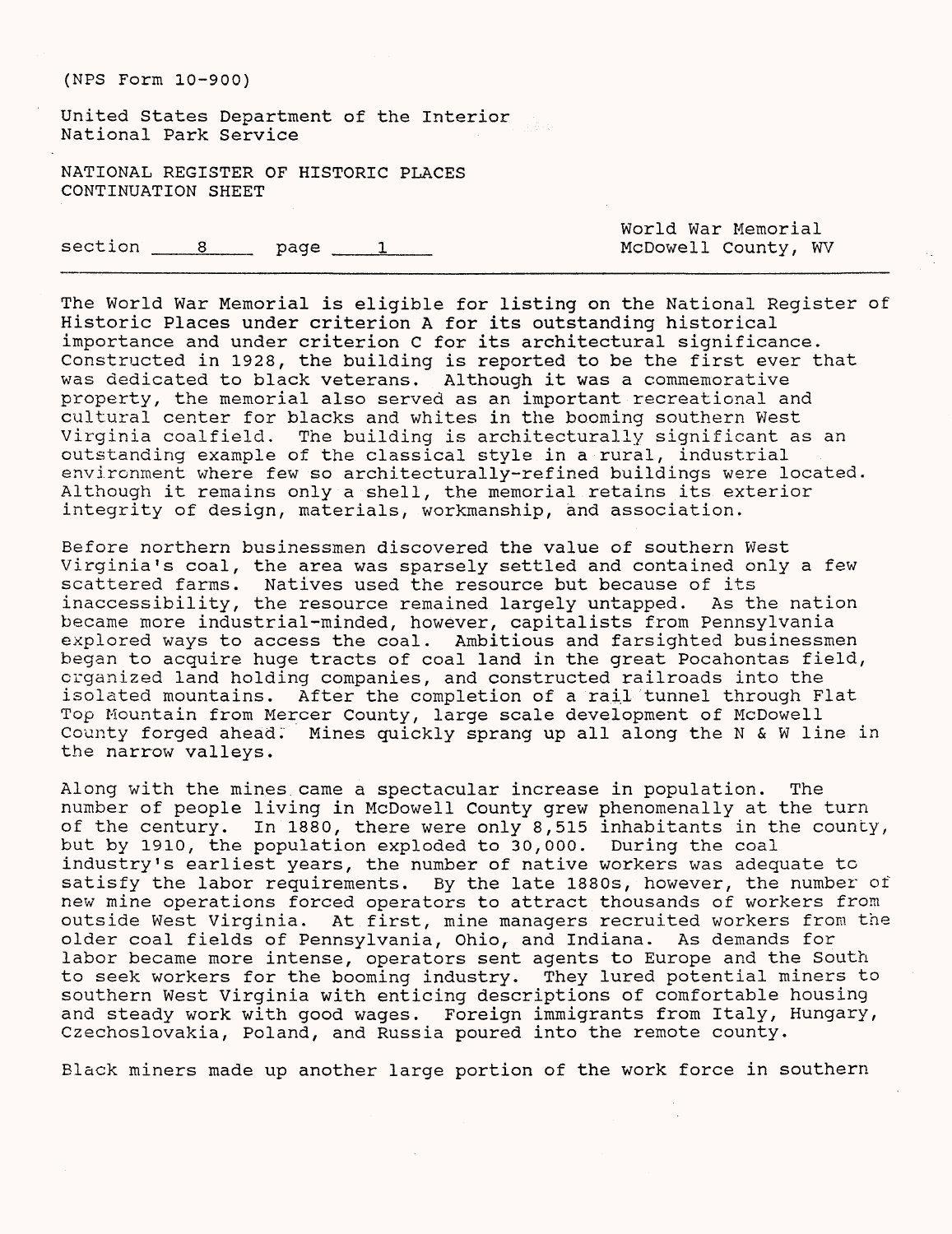United States Department of the Interior National Park Service

NATIONAL REGISTER OF HISTORIC PLACES CONTINUATION SHEET

 $\text{section}$   $\qquad 8$  page  $\qquad 2$ 

World War Memorial McDowell County, WV

West Virginia, but they were not necessarily new to the coal fields. As early as the 1850s, blacks had mined coal in the Kanawha Valley and others<br>were part of railroad construction crews throughout the region. The black were part of railroad construction crews throughout the region. population, however, was not sizable until recruiters visited the southern states in search of miners. By 1907, about thirty-five percent of the labor force in the Pocahontas coal field was black. In 1920, forty-three percent of all black miners employed in the United States worked in West Virginia, with the majority of them in the southern part of the state. McDowell County had the largest concentration of blacks in the entire Appalachian region.

The newly-arrived black population, which had faced oppression and harsh discrimination in the south, arrived by rail into the coalfields and found a tremendously improved lifestyle in the company towns. They were provided a comfortable place to live in company-built housing, a steady job, and access to the company store and other facilities. Although company towns were somewhat segregated, the practice was not strict and it was by choice that blacks and members of each ethnic group tended to be neighbors. Most importantly for black miners is that they earned the same amount of money for the same work that white miners<br>earned. Blacks holding the same economic status as whites throughout an Blacks holding the same economic status as whites throughout an entire industrial region was perhaps unheard of anywhere else in the nation. Word of this economic opportunity quickly spread and more blacks poured into the southern coalfields in search of this freedom.

Blacks, European immigrants, and natives worked and lived together in the newly-established industrial empire that was known world-wide for its highest quality coal. McDowell County quickly surpassed older West Virginia mining centers to become the state's largest bituminous coal producer and even one of the most productive in the nation. World War I interrupted this most active period as thousands of workers, including 1,500 blacks from McDowell County, left the mines to serve in the armed forces during the conflict. Even with so many able-bodied men absent from the mines, McDowell County coal proved indispensable to the war effort, providing coke to the steel industry for weapons manufacture. Following the war, Southern West Virginia veterans returned home to continue mining with a renewed sense of pride and patriotism.

In the spirit of nationalism, it is no wonder that Americans wanted to honor their troops with monuments and memorials. McDowell County was a leader in this effort to commemorate its veterans and, with county funds,<br>constructed an impressive classical-style memorial building in Welch. In constructed an impressive classical-style memorial building in Welch.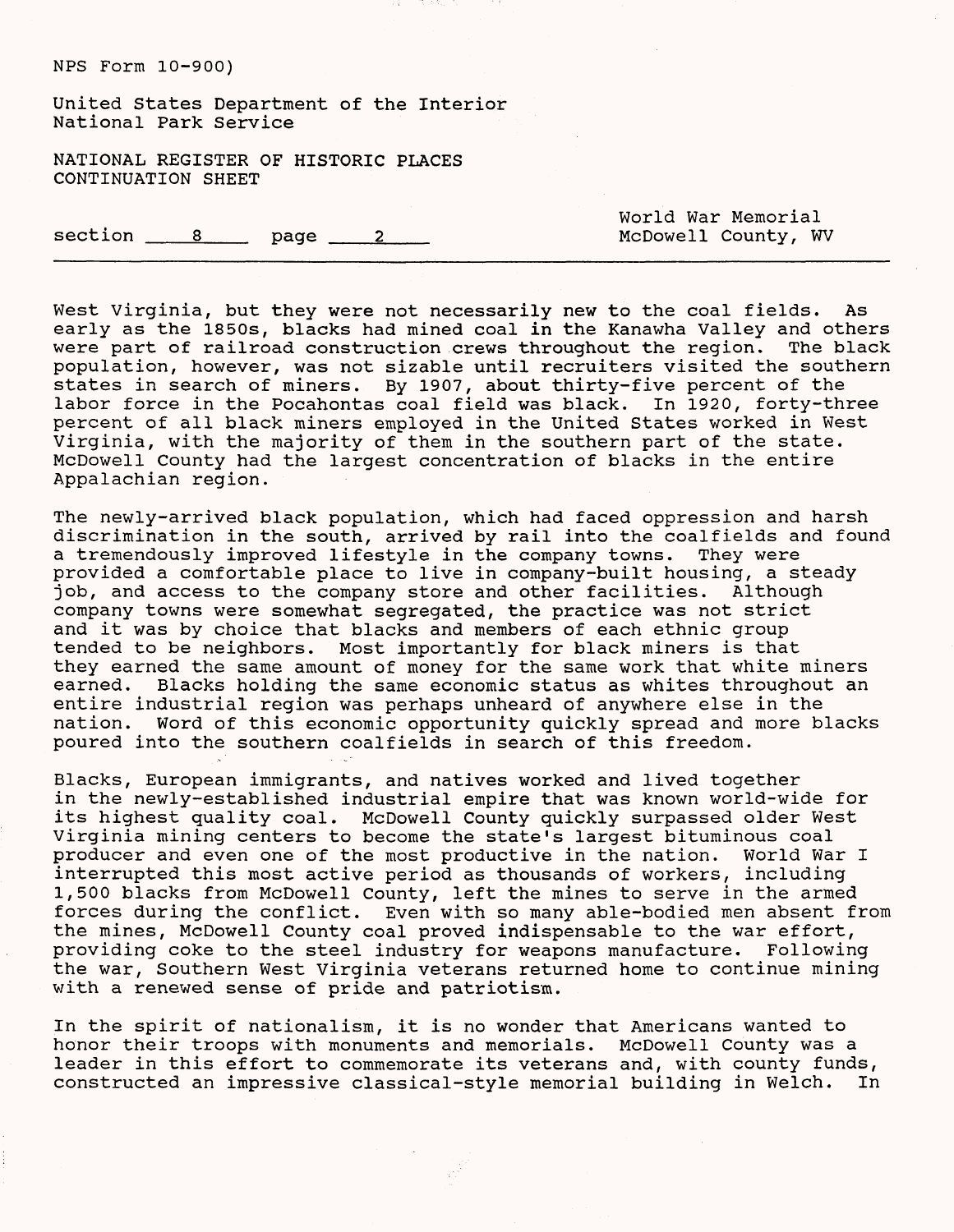United States Department of the Interior National Park Service

NATIONAL REGISTER OF HISTORIC PLACES CONTINUATION SHEET

 $section$   $8$  page  $3$ 

World War Memorial McDowell County, WV

the meantime, blacks became increasingly organized politically and veterans petitioned for recognition in the form of a memorial building to commemorate their role in the war. Black veterans presented the petition to the county commission along with a proposal for the construction of a war memorial. The county court approved of the request and appropriated \$25,000 for the building's construction.

The county commission hired a prolific local architect, Hassel T. Hicks to design the memorial. Hicks, a Virginia native, attended Virginia Military Institute in Lexington and, following service in World War I, located in Williamson, Mingo County, West Virginia. Realizing a tremendous opportunity in Welch, McDowell's county seat, he relocated his practice there in 1924. Projects from this office included the Rhodes Realty Building, the Stevens Clinic Hospital, the addition to Grace Hospital, the McDowell County Vocational Schools, and the First United Methodist Church,<br>all in Welch. Also to his credit are the Welch Municipal Parking garage, Also to his credit are the Welch Municipal Parking garage, which local sources claim was the first multi-level parking garage in the nation; the famed Coal House Chamber of Commerce building in Williamson; and school gymnasiums in Welch, Gary, Northfork, and Elkhorn.

For the World War Memorial, Hicks designed a monumental classical-styled building to honor the black veterans. The plan is basically a simple twostory box but with a distinctive classical portico and round arched windows. its size and the evenly arranged metal-frame windows gives the building a somewhat industrial appearance which is perfectly appropriate for an industrial community. The classical detail, the building's perfect proportions, and the arched windows, however, add high-style architectural character to an industrial environment. Hicks reserved the grandeur for the exterior and designed a simple, functional interior that included an auditorium, a trophy room, lounge, and library.

Hundreds of enthusiastic McDowell County citizens gathered at the site for the World War Memorial dedication on February 11, 1928. Proud McDowell County residents and local newspapers hailed the memorial as the first one in the nation dedicated to black soldiers. The patriotic dedication ceremony included speeches by the architect and other prominent West Virginians and performances by local high school bands and choral groups. Each speaker paid tribute to the thousands of black soldiers who served in World War I and in particular, those 1,500 from McDowell County.

Charleston native Captain G.E. Ferguson, the only black captain from West Virginia to serve in World War I, presented an eloquent address where he paid tribute to all soldiers and asked Americans to remember their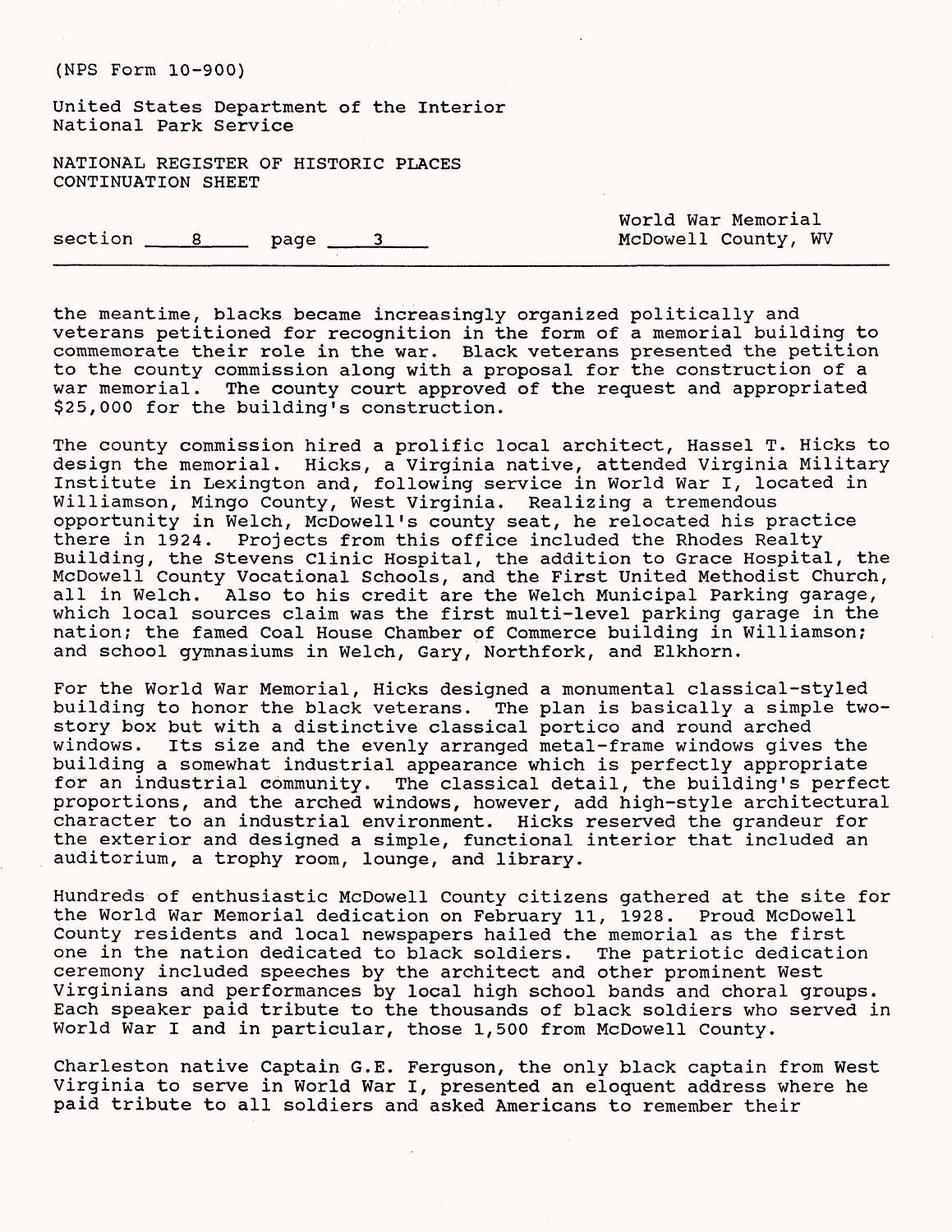United States Department of the Interior National Park Service

NATIONAL REGISTER OF HISTORIC PLACES CONTINUATION SHEET

 $section$   $8$  page  $4$ 

World War Memorial McDowell County, WV

sacrifice. Captain Ferguson referenced the memorial building in his address and assigned each column a symbolic meaning. The pillar faith, he claimed, represents faith in our country and its institutions; the pillar hope stands for the hope that injustices will cease; another column represents charity; and the service column should remind everyone of their obligation to community, county, state, and nation.

Following its dedication, the War Memorial housed many functions and activities. The American Legion Post, named for Luther Patterson, the first black from McDowell County to be killed in the war, was made up of black veterans who met regularly in the War Memorial. The building provided a center of community activity for all county residents, black or white. Its auditorium with a one hundred-person capacity, kitchen facilities, meeting rooms, pool tables, and a library made it a popular social and cultural center that was used day and night. Pictures of the building's founders and plaques dedicated to veterans decorated the walls and a trophy room displayed wartime paraphernalia such as weapons and foreign currency. The War Memorial was a most functional multi-use facility that never failed to remind visitors of the important role that blacks played in World War I. *•"'•\*\**

The memorial served for decades as a center of McDowell County activity. The American Legion Post used the building well into the 1970s but maintenance work became too expensive and the building was abandoned. It deteriorated badly and the county commission planned to sell the building at a public auction in 1986. After widespread media attention, the commission abandoned its plan and instead organized the McDowell County Museum Commission to explore ways to restore the memorial and other important historical sites. A devastating fire in 1991 left the memorial in ruins. For a number of determined McDowell County residents, however, the fire was only a minor setback. They have plans to stabilize the memorial as a ruin and to place a marker along the road explaining the site's outstanding historical significance. Although the memorial will no longer be used, it will continue to serve as a monument to black World War veterans and as a reminder of the important position that blacks held and continue to hold in the history of southern West Virginia.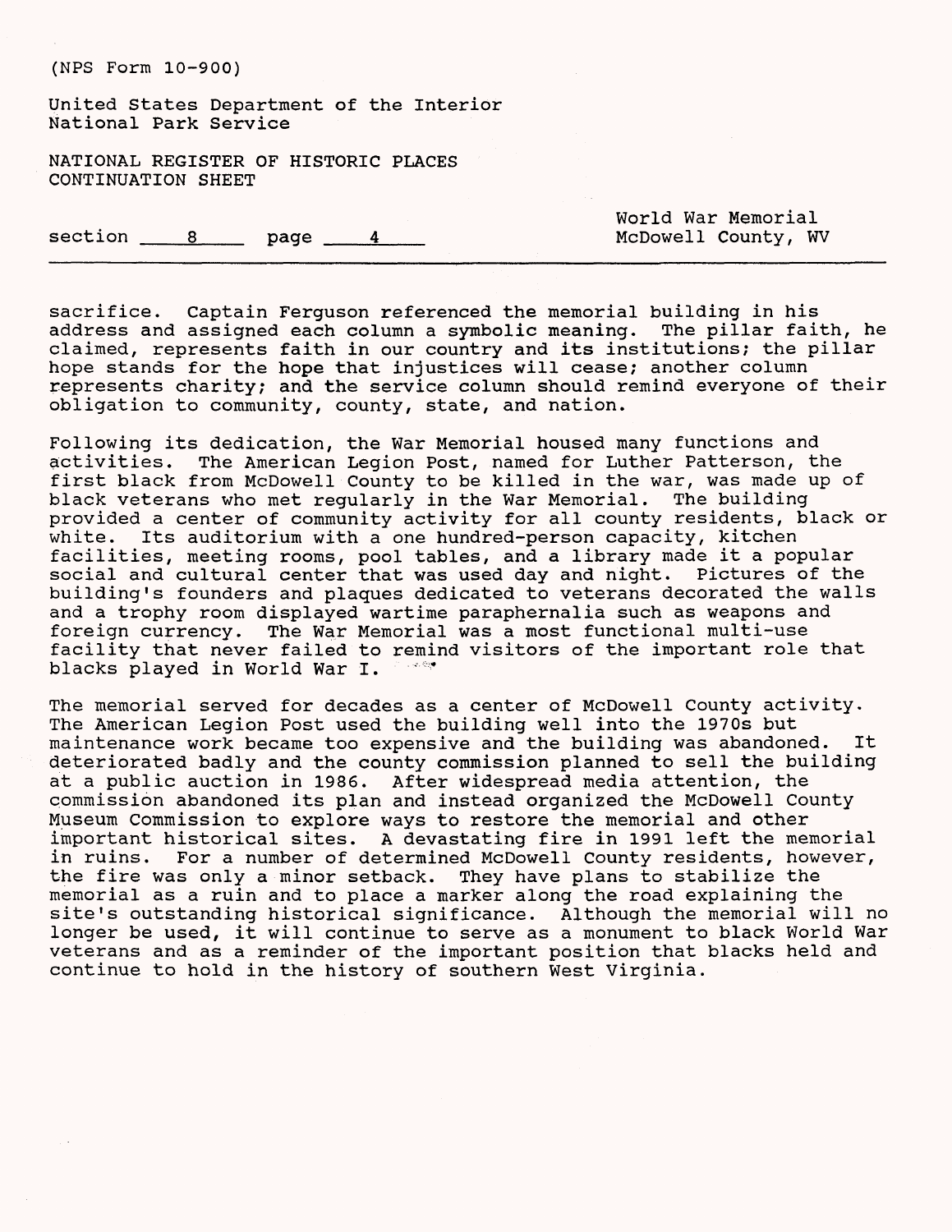United States Department of the Interior National Park Service

NATIONAL REGISTER OF HISTORIC PLACES CONTINUATION SHEET

section 9 page 1

World War Memorial<br>McDowell County, WV

#### 9. bibliography

Archer, William. "Historic Preservation: Pride in McDowell Traditions". The Observer, October 7, 1987.

 $\frac{1}{2} \sum_{i=1}^N \frac{1}{2} \sum_{j=1}^N \frac{1}{2} \sum_{j=1}^N \frac{1}{2} \sum_{j=1}^N \frac{1}{2} \sum_{j=1}^N \frac{1}{2} \sum_{j=1}^N \frac{1}{2} \sum_{j=1}^N \frac{1}{2} \sum_{j=1}^N \frac{1}{2} \sum_{j=1}^N \frac{1}{2} \sum_{j=1}^N \frac{1}{2} \sum_{j=1}^N \frac{1}{2} \sum_{j=1}^N \frac{1}{2} \sum_{j=1}^N \frac{1}{2} \sum_{j=$ 

- . "The Whittico Legacy of Keystone". The Observer February 7, 1990.
- Coal Heritage survey and report, 1990-1991. inventory file, WV SHPO.
- Eller, Ronald D. Miners. Millhands. and Mountaineers. Industrialization of the Appalachian South, 1880-1930. Knoxville, TN: University of Tennessee Press, 1982.
- "Fire Guts Kimball Memorial Building". Bluefield Daily Telegraph, April 12, 1991
- Gillenwater, Mack. Cultural and Historical Geography of Mining Settlements in the Pocahontas Coal Field of Southern West Virginia, 1880-1930. Ph.d dissertation, University of Tennessee, 1972.
- "Hassel Thomas Hicks, Sr." in Welch and Its People. Rose Marino. Marceline, MO: Walsworth Press, 1985.
- "Hundreds Gather to See Memorial Dedication Rites". Bluefield Daily Telegraph, February 12, 1928.
- Hunter, Houston Kermit. "The Story of McDowell County". West Virginia Review 17(April, 1940).
- Kimball, file. Eastern Regional Coal Archives, Bluefield, WV.
- "Kimball Memorial Building First to Honor Negro Vets". Welch Daily News, June 3, 1958.
- Lambie, Joseph T. From Mine to Market. The History of Coal Transportation on the Norfolk and Western Railway. New York: NYU Press, 1954.
- "Large Crowd Attended the Dedication of the Colored Soldiers' Memorial Building". The Welch Daily News. February 13, 1928.
- Lewis, Ronald L. Black Coal Miners in America. Race, Class, and Community Conflict 1780-1980. University Press of Kentucky, 1987.